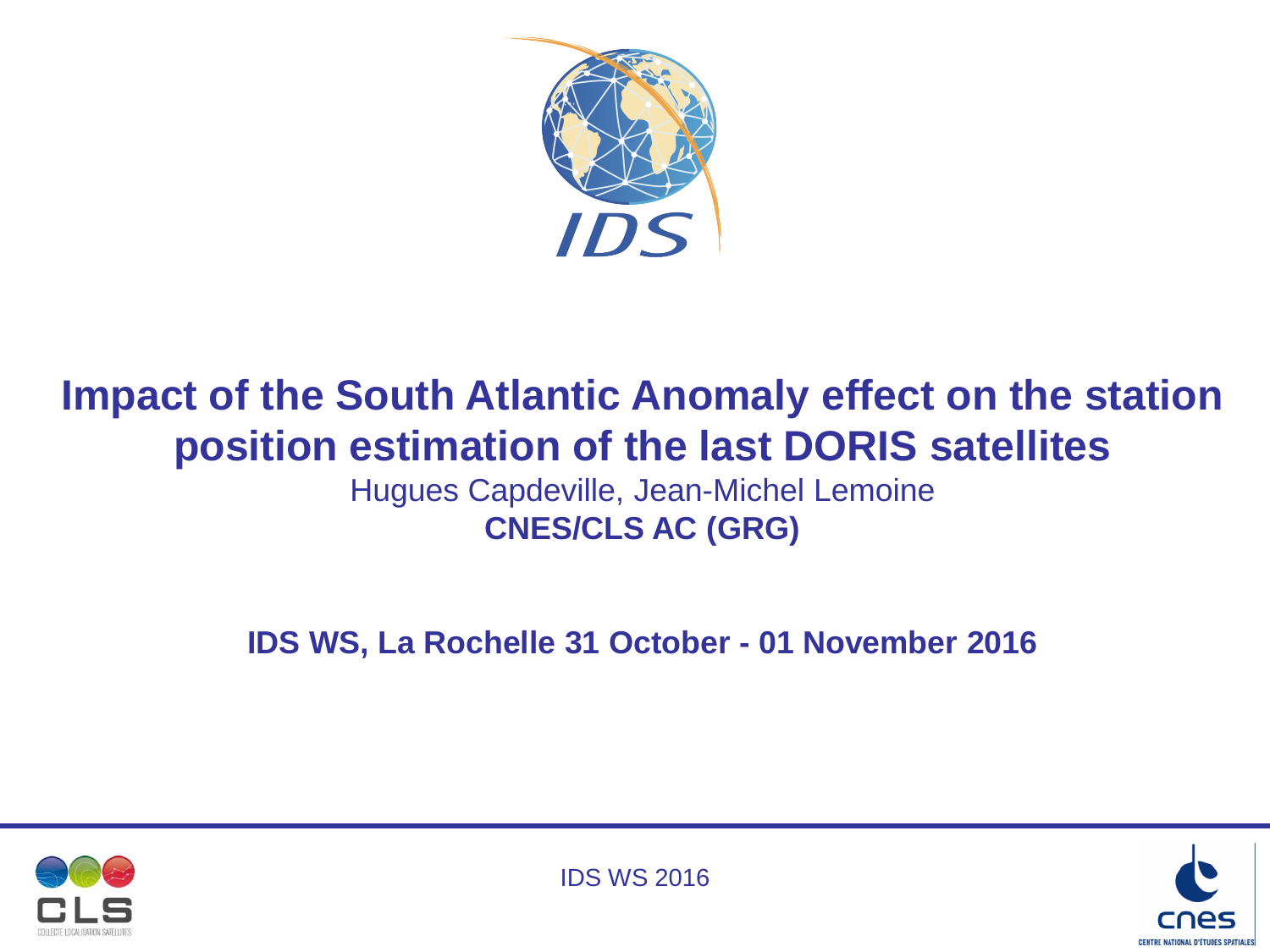# **POD modeling and processing context**

### **Processing context**

 **We analyzed RINEX data with 3.5-day arcs and a cut-off angle of 12°** ITRF2014 configuration **Time span processing:** 21 February to 24 September 2016 Satellites: Jason-2, Jason-3 and Sentinel-3A

### **DORIS data processing results**

### **DORIS RMS residuals and independent SLR RMS residuals**

**OPR Acceleration Amplitude:** Along-track and Cross-track / Radiation pressure coefficient

| <b>SATELLITE</b>   | <b>DORIS</b><br><b>RMS</b><br>(mm/s) | <b>SLR</b><br><b>RMS</b><br>(cm) | <b>OPR amplitude average</b><br>$(10^{-9}$ m/s <sup>2</sup> ) | <b>Solar radiation</b> |             |
|--------------------|--------------------------------------|----------------------------------|---------------------------------------------------------------|------------------------|-------------|
|                    |                                      |                                  | <b>Along-track</b>                                            | <b>Cross-track</b>     | coefficient |
| Jason-2            | 0.34                                 | 2.6                              | 2.5                                                           | 2.2                    | 0.97        |
| Jason-3            | 0.36                                 | 2.5                              | 1.4                                                           | 2.9                    | 0.99        |
| <b>Sentinel-3A</b> | 0.37                                 | 3.3                              | 1.8                                                           | 2.3                    | 1.00        |

### *Mean of 30 weeks*





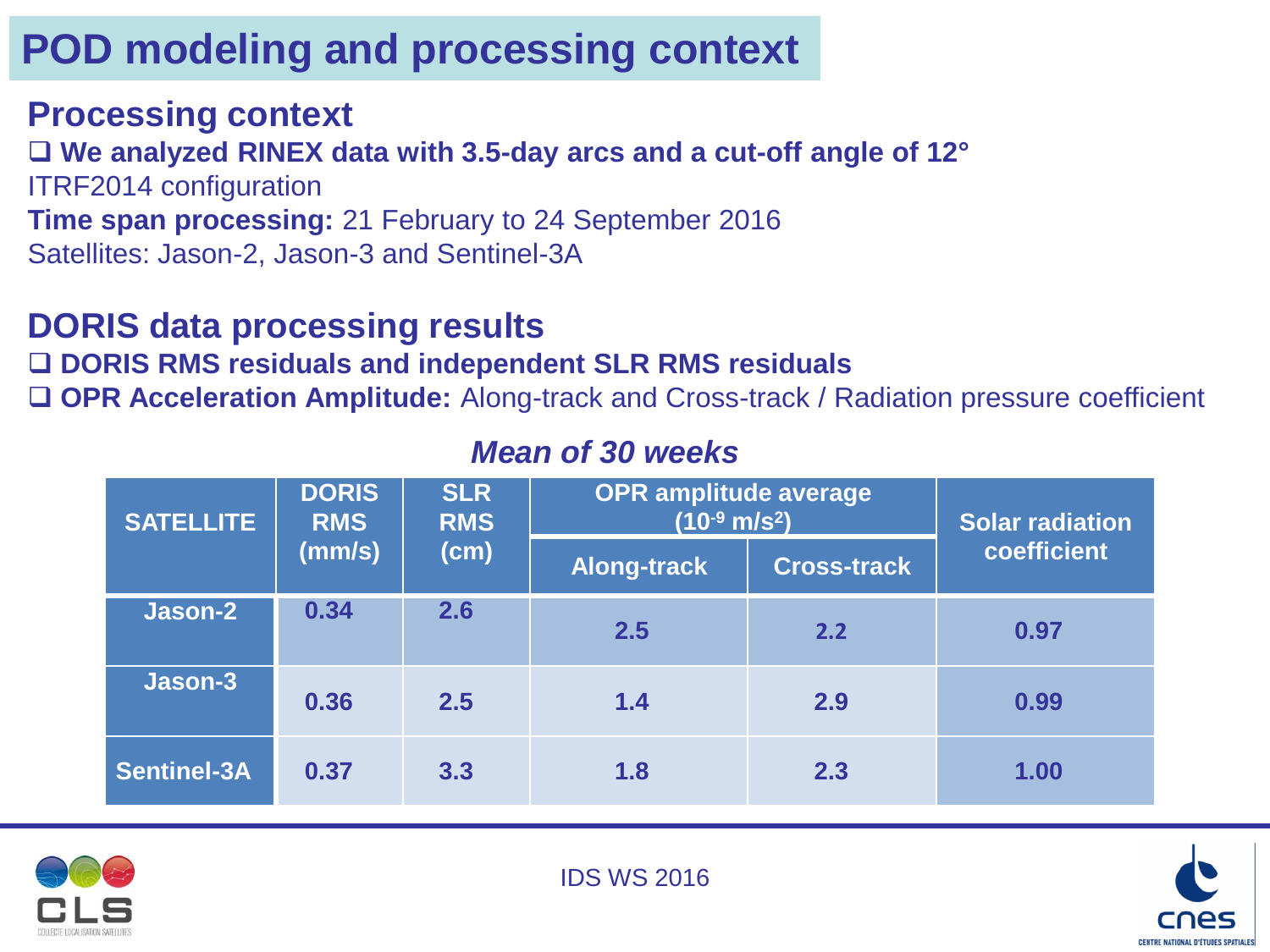## **SAA impact on the orbit**

**DORIS RMS of fit (in mm/s) of SAA station from GRG processing** *Mean of 30 weeks (from 21 February to 24 September 2016)*

| <b>Station</b>      | Jason-2<br><b>DORIS RMS</b><br>$(in$ mm/s $)$ | Jason-3<br><b>DORIS RMS</b><br>$(in$ mm/s $)$ | <b>Sentinel-3A</b><br><b>DORIS RMS</b><br>$(in$ mm/s $)$ | <b>Cryosat-2</b><br><b>DORIS RMS</b><br>(in mm/s) |  |
|---------------------|-----------------------------------------------|-----------------------------------------------|----------------------------------------------------------|---------------------------------------------------|--|
| <b>All</b>          | 0.336                                         | 0.364                                         | 0.371                                                    | 0.360                                             |  |
| Cachoeira           | 0.376                                         | 0.450                                         | 0.476                                                    | 0.425                                             |  |
| Arequipa            | 0.319                                         | 0.408                                         | 0.388                                                    | 0.325                                             |  |
| Kourou              | 0.422                                         | 0.461                                         | 0.460                                                    | 0.449                                             |  |
| Ascension           | 0.374                                         | 0.429                                         | 0.414                                                    | 0.390                                             |  |
| <b>Saint Helene</b> | 0.316                                         | 0.389                                         | 0.341                                                    | 0.335                                             |  |
| Le Lamentin         | 0.424                                         | 0.460                                         | 0.473                                                    | 0.459                                             |  |
| Libreville          | 0.331                                         | 0.380                                         | 0.364                                                    | 0.361                                             |  |
| Yarragadee          | 0.291                                         | 0.319                                         | 0.323                                                    | 0.312                                             |  |
| Thule               | 0.257                                         | 0.289                                         | 0.310                                                    | 0.299                                             |  |

*For Jason-3 all the RMS of the SAA stations are high, showing a sensitivity to the SAA.*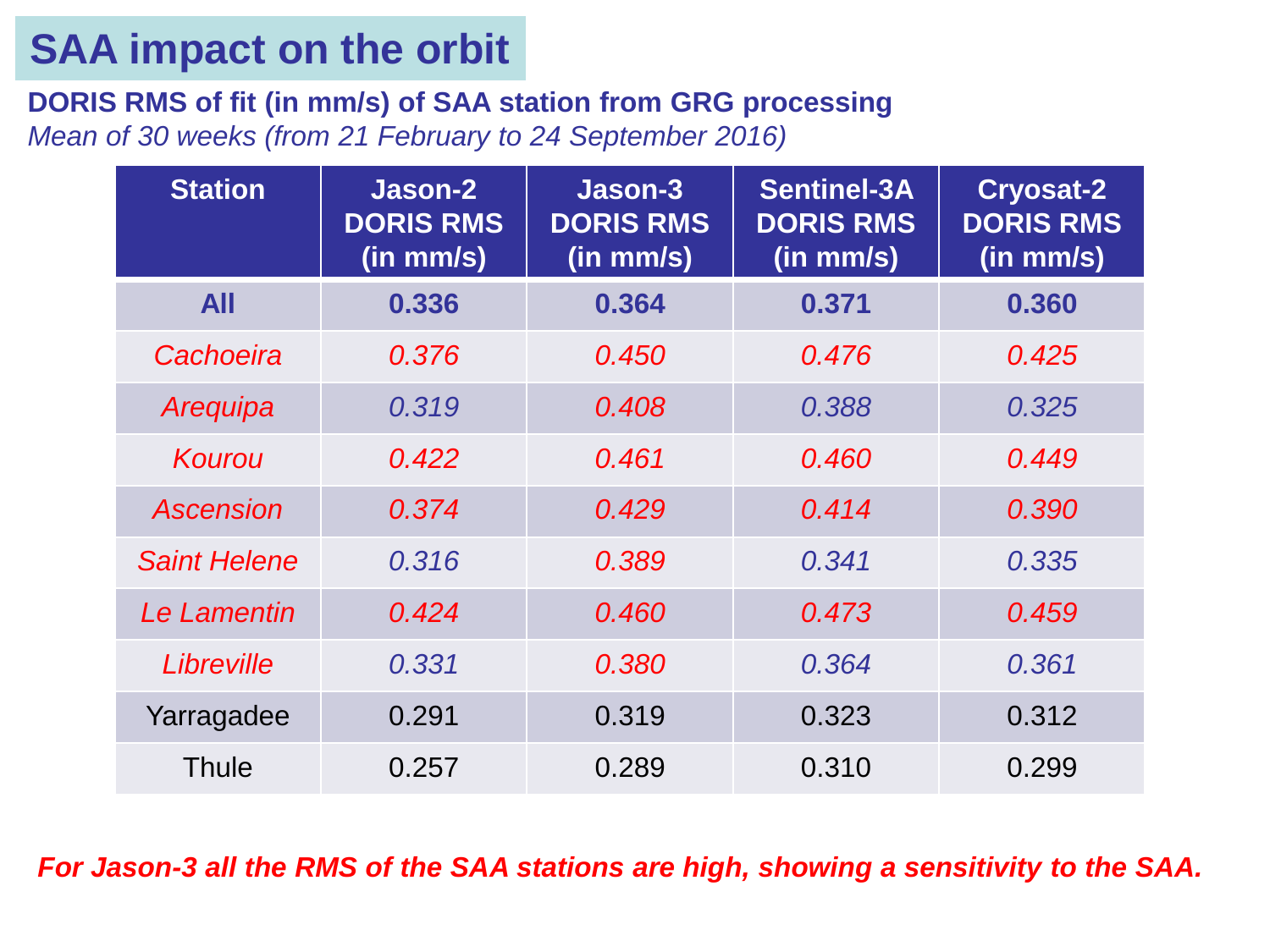### **SAA impact on the orbit**

### **Parameters adjusted per pass in GRG processing**

### **Kourou Frequency bias/pass**

(measurement frequency offset)



*If we compare to Jason-2 result, the sensitivity to SAA is ~3 times stronger for Jason-3*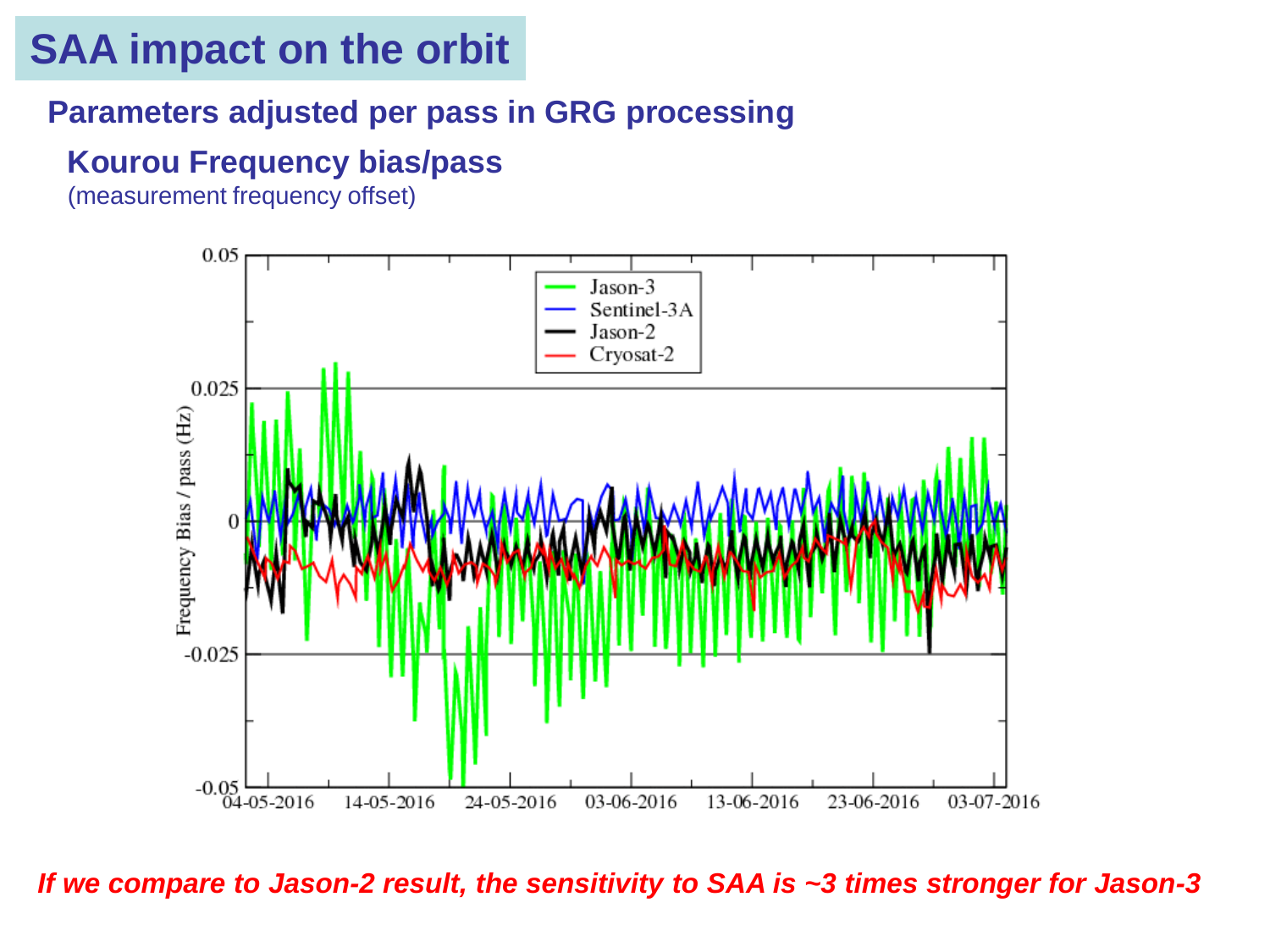## **SAA impact on the orbit**

### **ZTD bias/pass in cm Parameters adjusted per pass in GRG processing**

*Mean of 30 weeks (from 21 February to 24 September 2016)*

| <b>Station</b>      | Jason-2        | Jason-3        | <b>Sentinel-3A</b> | <b>Cryosat-2</b> |
|---------------------|----------------|----------------|--------------------|------------------|
| Cachoeira           | 20             | 27             | 17                 | 18               |
| Arequipa            | 11             | 17             | 8                  | 9                |
| Kourou              | 31             | 35             | 31                 | 31               |
| <b>Ascension</b>    | 23             | 28             | 20                 | 21               |
| <b>Saint Helene</b> | 13             | 16             | 11                 | 11               |
| Le Lamentin         | 26             | 27             | 27                 | 27               |
| Libreville          | 34             | 36             | 33                 | 33               |
| Yarragadee          | 9              | 9              | 8                  | 10               |
| <b>Thule</b>        | $\overline{7}$ | $\overline{7}$ | 7                  |                  |

*Compared to Jason-2 result, the sensitivity to SAA is stronger for Jason-3*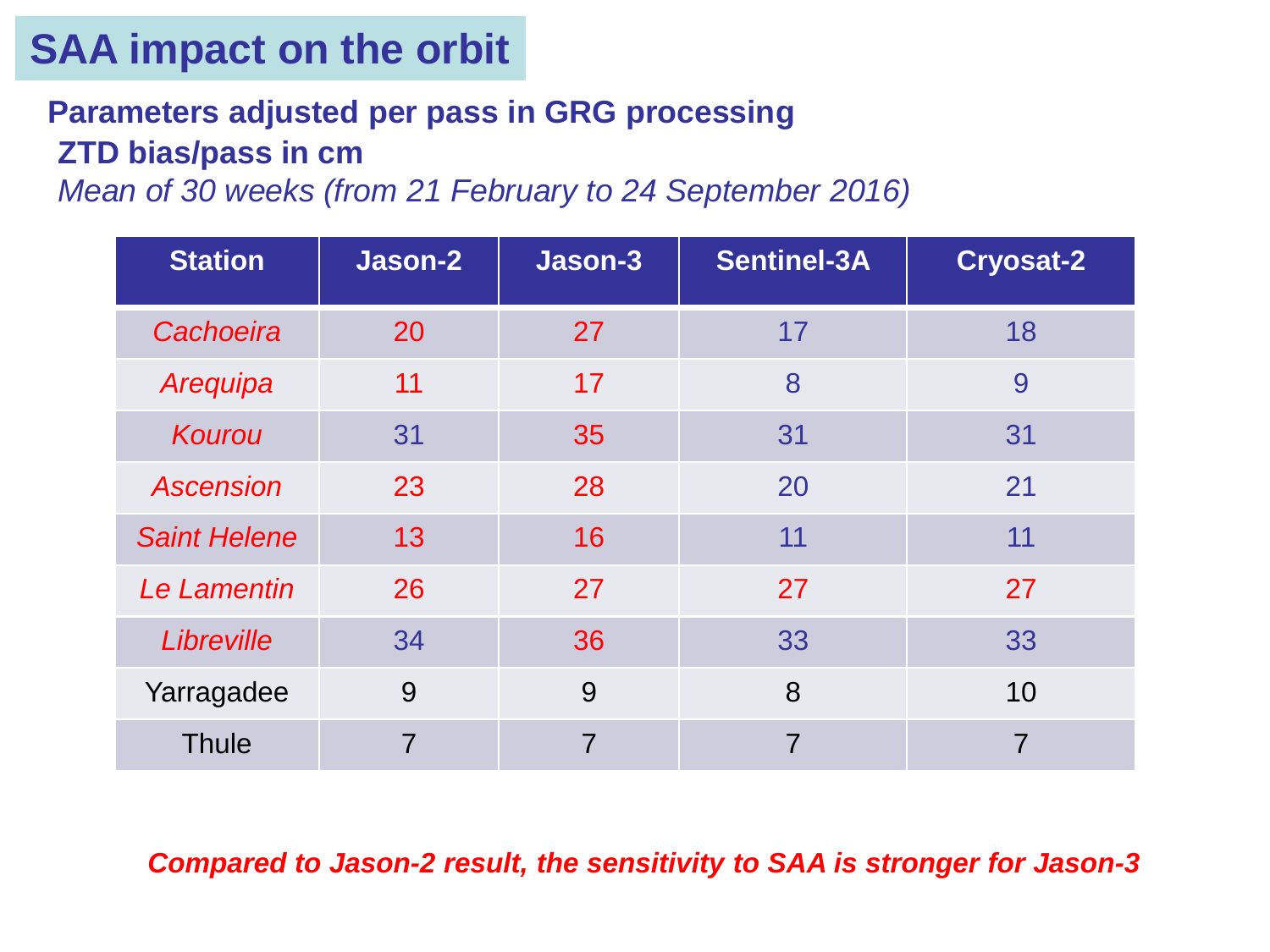## **SAA impact on the station position estimation**

**Single satellite Solution compared to DPOD2008 (computed by CATREF) Differences between the Jason-2/Jason-3/Sentinel-3A and Cryosat-2 solutions in NEU**

*As the Cryosat-2 USO is not affected by SAA, we use the Cryosat-2 single satellite solution as a reference. Mean of 30 weeks (from 21 February to 24 September 2016)*

| <b>Station</b>      | Jason-2 (in cm) |             | Jason-3 (in cm) |              |             | Sentinel-3A (in cm) |              |             |        |
|---------------------|-----------------|-------------|-----------------|--------------|-------------|---------------------|--------------|-------------|--------|
|                     | <b>North</b>    | <b>East</b> | Up              | <b>North</b> | <b>East</b> | Up                  | <b>North</b> | <b>East</b> | Up     |
| Cachoeira           | 3.9             | 4.5         | 8.2             | 7.2          | 3.2         | 21                  | 1.4          | $-1.8$      | 0.2    |
| Arequipa            | $-1.6$          | 4.2         | 8.5             | $-2.4$       | 10.7        | 19.1                | 1.2          | $-1.1$      | 1.4    |
| Kourou              | $-2.4$          | $-1.3$      | 0.3             | $-6.8$       | 0.6         | 4.0                 | 0.8          | 1.1         | 0.1    |
| <b>Ascension</b>    | 0.8             | $-6.0$      | 5.6             | 1.7          | $-2.2$      | 14.4                | 1.2          | $-0.6$      | $-0.2$ |
| <b>Saint Helene</b> | 5.1             | $-1.8$      | 1.9             | 9.9          | $-6.5$      | 9.7                 | 0.2          | $-0.9$      | $-2.2$ |
| <b>Tristan</b>      | $-2.3$          | 0.2         | $-2.1$          | $-2.9$       | $-0.1$      | $-5.3$              | $-0.2$       | $-2.0$      | 1.3    |
| Le Lamentin         | $-0.7$          | $-0.4$      | $-4.2$          | $-2.8$       | $-1.9$      | $-6.2$              | 1.2          | 0.3         | $-1.0$ |
| Libreville          | $-3.8$          | $-1.1$      | 2.7             | $-7.2$       | 0.4         | 9.2                 | 1.0          | 0.5         | 0.1    |
| Yarragadee          | $-1.5$          | $-0.4$      | 0.3             | $-1.4$       | 0.4         | $-0.3$              | 0.9          | 0.3         | 1.0    |
| <b>Thule</b>        | 1.6             | $-0.5$      | $-0.1$          | 2.8          | $-1.1$      | $-1.2$              | $-0.2$       | 1.2         | $-1.5$ |

*Jason-3 USO is more sensitive to the SAA than Jason-2. The Jason-3 solution gives a bias in at least one of the NEU components for the SAA stations The sensitivity of the Sentinel-3A USO is not strong enough to affect the station position estimation.*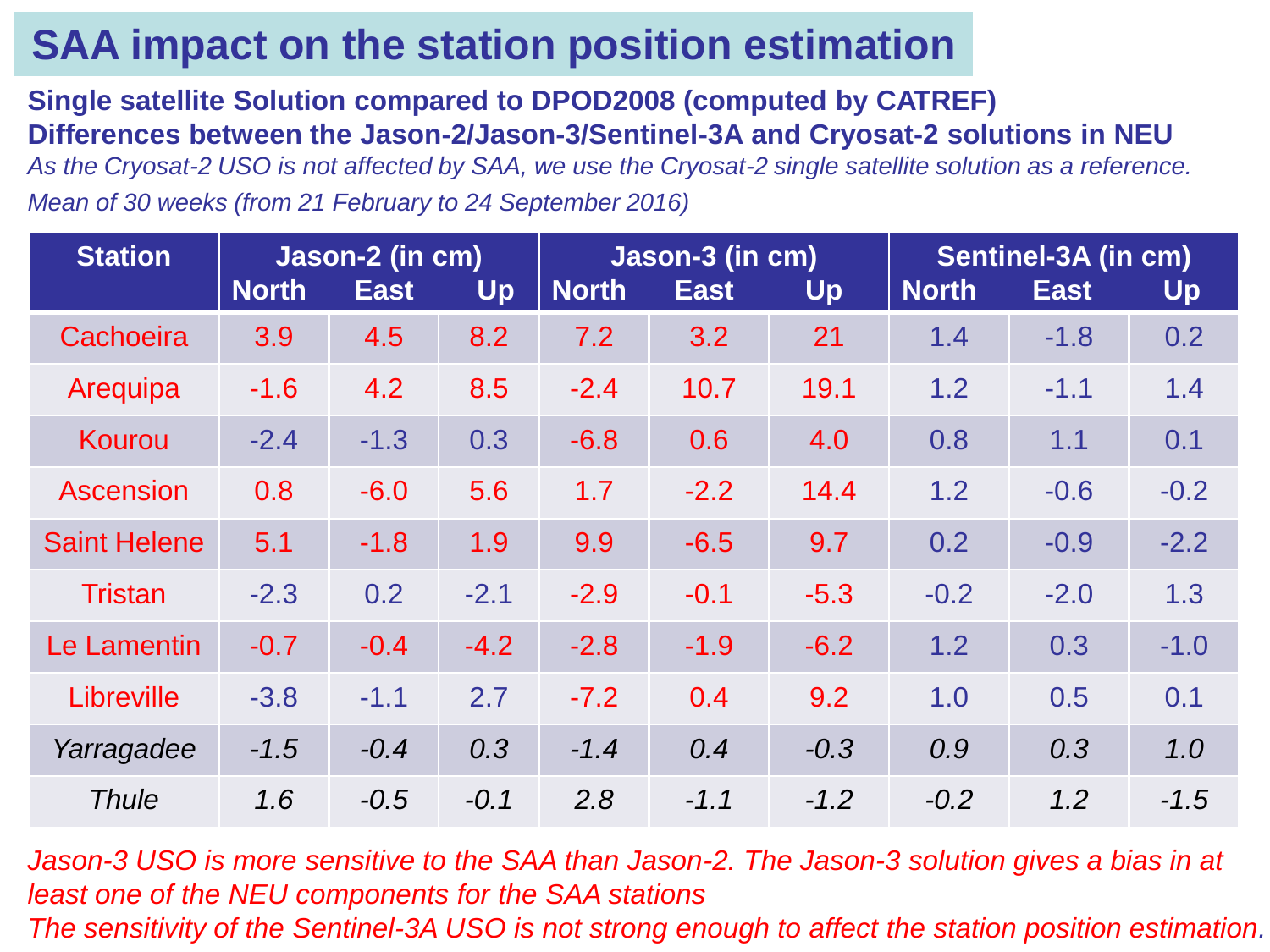## **Test of the SAA corrective model for Jason-2 DORIS data**

#### **Processing context**

We corrected the DORIS data (doris2.2 format) with the corrective model for Jason-2 developed by A. Belli and P. Exertier available at: http://www.geoazur.fr/t2l2/en/data/v4/ Time span processing: 6 January to 23 March 2013 (10 weeks)







IDS WS 2016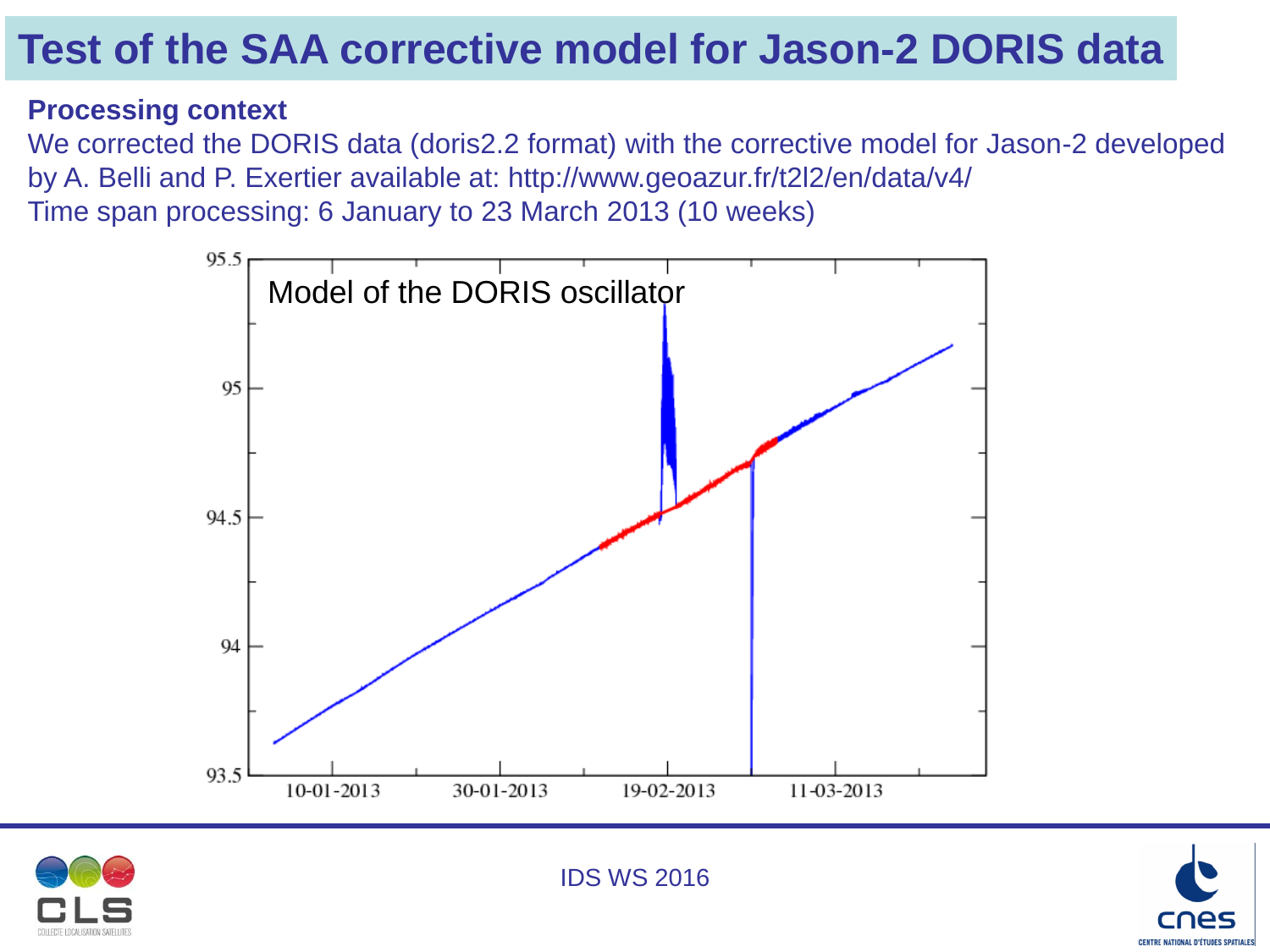# **Test of the SAA corrective model for Jason-2 DORIS data**

### **Impact on the orbit**



*DORIS and SLR residuals are slightly reduced by the use of the model but not systematically No orbit differences significantly* 



IDS WS 2016

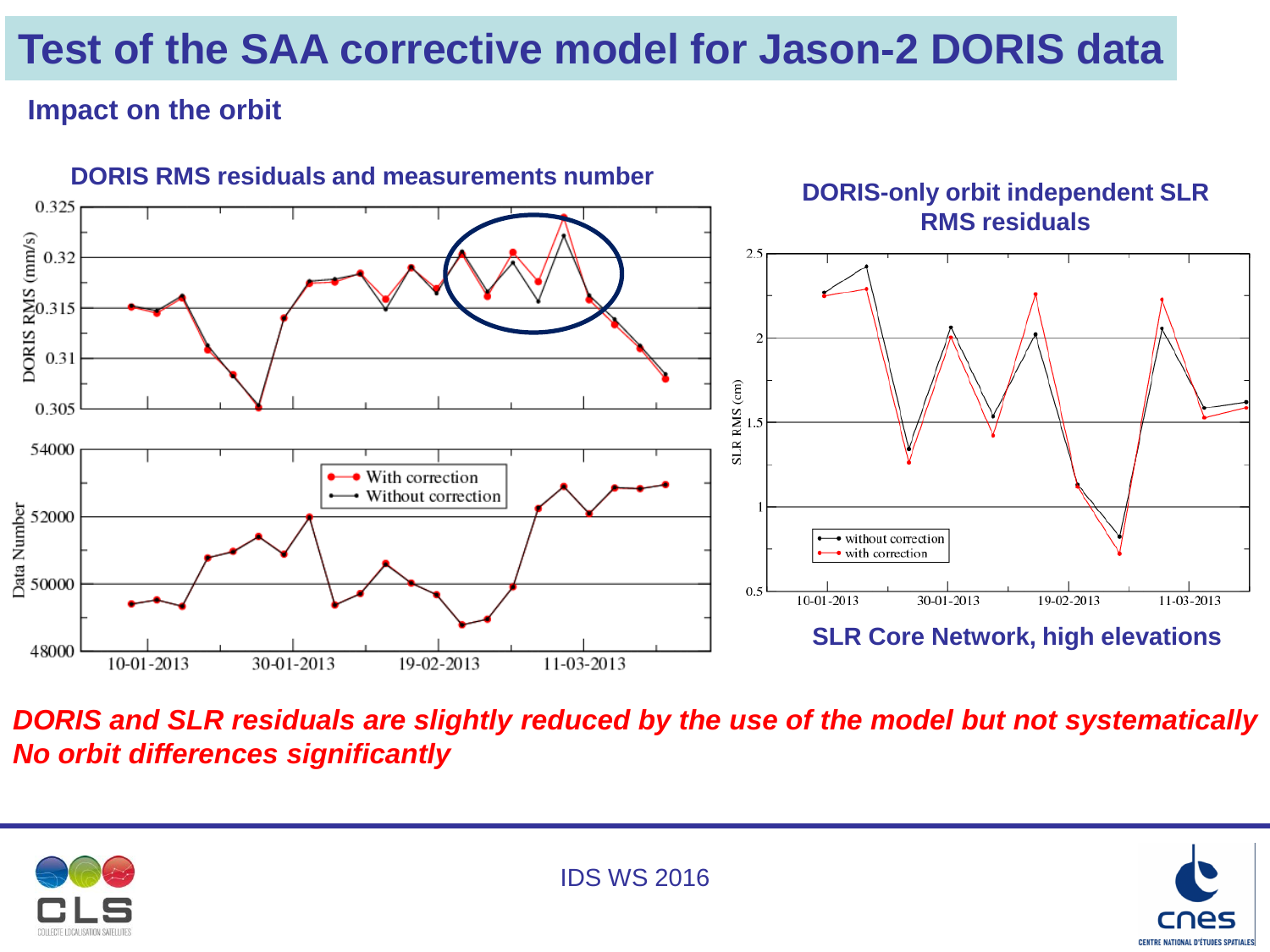## **Test of the SAA corrective model for Jason-2 DORIS data**

**Impact on the station position estimation Single satellite Solution compared to DPOD2008 (computed by CATREF) Differences between the Jason-2/Jason-2 corrected and Cryosat-2 solutions in NEU**

*As the Cryosat-2 USO is not affected by SAA, we use the Cryosat-2 single satellite solution as a reference.*

Mean of 10 weeks (from 6 January to 23 March 2013)

| <b>Station</b>      | Jason-2<br>(in cm) |             |        | <b>Jason-2 corrected</b><br>(in cm) |             |        |  |
|---------------------|--------------------|-------------|--------|-------------------------------------|-------------|--------|--|
|                     | <b>North</b>       | <b>East</b> | Up     | <b>North</b>                        | <b>East</b> | Up     |  |
| Cachoeira           | 4.2                | 3.6         | 5.3    | 3.2                                 | 3.5         | 3.4    |  |
| Arequipa            | $-1.8$             | 1.9         | 6.8    | $-1.1$                              | 1.2         | 3.2    |  |
| Santiago            | 8.2                | $-0.2$      | 1.8    | 6.8                                 | $-0.8$      | 1.0    |  |
| <b>Ascension</b>    | $-0.2$             | $-1.4$      | 4.4    | $-0.1$                              | $-0.9$      | 2.6    |  |
| <b>Saint Helene</b> | 4.2                | 0.5         | 1.3    | 3.3                                 | 0.5         | 0.2    |  |
| Yarragadee          | 1.2                | $-0.3$      | 1.2    | 0.4                                 | $-0.2$      | 0.2    |  |
| <b>Thule</b>        | $-0.9$             | $-0.8$      | $-2.0$ | $-0.8$                              | $-0.4$      | $-1.6$ |  |

*The use of the corrective model improves slightly the single satellite station position estimation*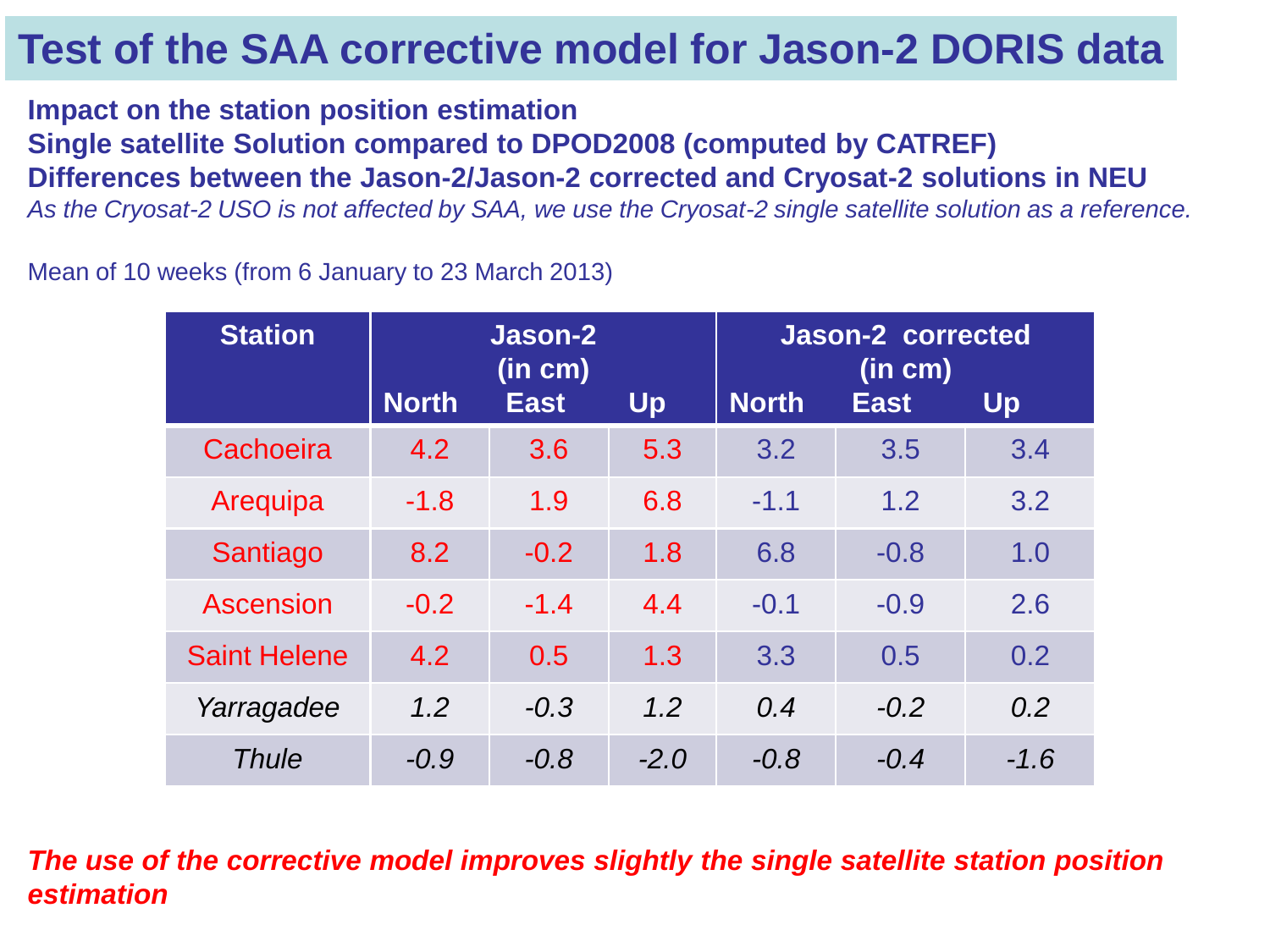## **Strategy to minimize the SAA impact on the positioning**

#### **Strategy to add single satellite solution affected by the SAA in the multi-satellite solution** For Jason-1, we have developed a strategy to add the Jason-1 solution to the multi-satellite solution.

Before combining Jason-1 solution to the others single satellite solutions, we rename the SAA stations (and all their adjusted parameters). Thus, these SAA stations from Jason-1 do not contribute to the realization of the combined solution.

#### **Multi-satellite Solution compared to DPOD2008**

We computed weekly multi-satellite solutions from 21 February to 24 September 2016 (30 weeks). Comparisons of these weekly solutions to DPOD2008 are performed with the CATREF package.

#### We provided 3 solutions:

- •Solution of reference: combination of **Cryosat-2+HY-2A+Saral+Sentinel-3A**
- Solutions with satellites (Jason-2 and Jason-3) impacted by the SAA:

•Solution 1: combination of **Cryosat-2+HY-2A+Saral+Sentinel-3A+Jason-2+Jason-3** •Solution 2: combination of **Cryosat-2+HY-2A+Saral+Sentinel-3A+Jason-2+Jason-3** with strategy applied



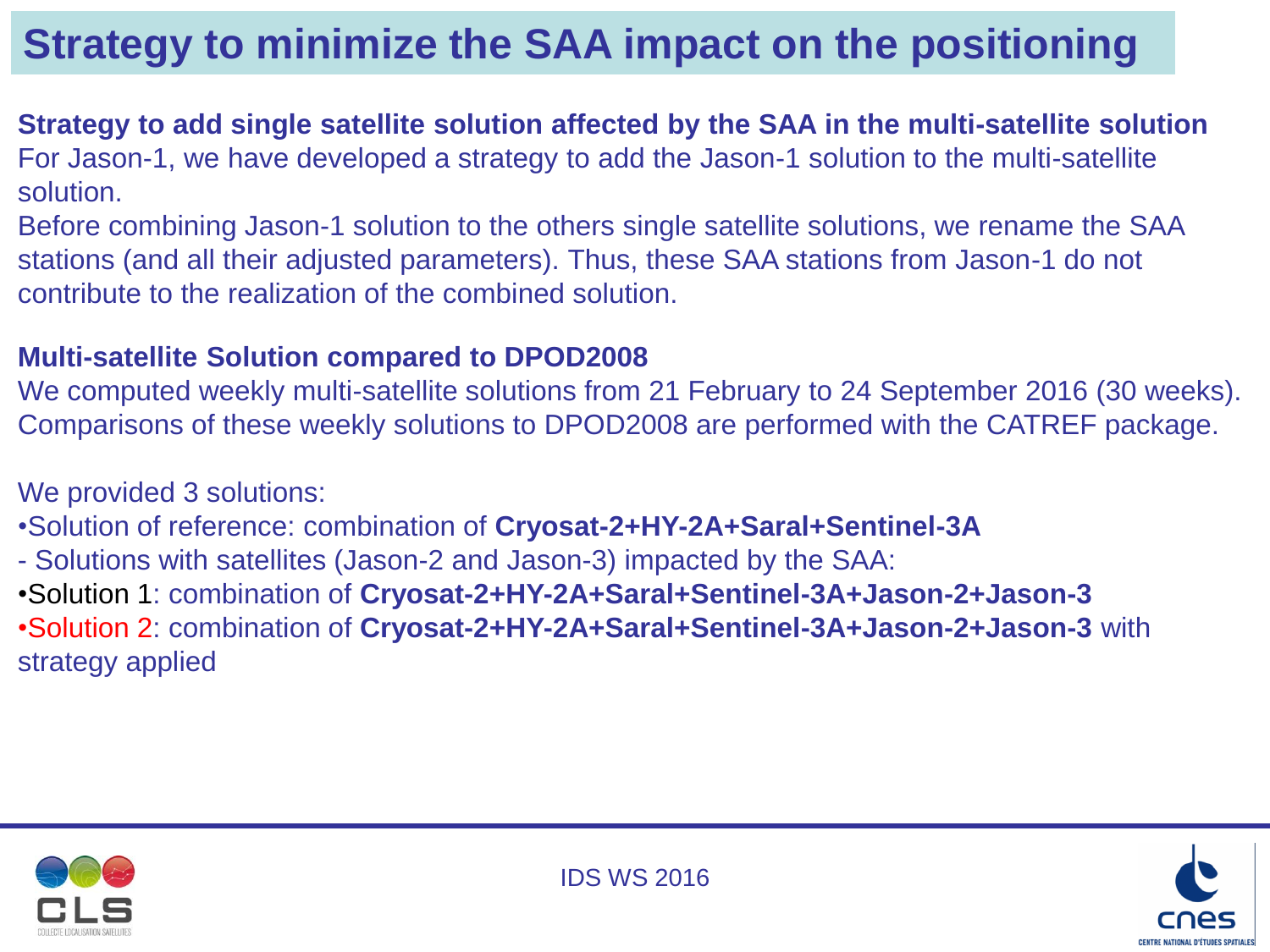## **Strategy to minimize the SAA impact on the positioning**

**Impact on the station position estimation**

**Differences between the solutions with Jason-2&Jason-3 and the solution of reference in NEU**

*Mean of 30 weeks (from 21 February to 24 September 2016)*

- •*Solution of reference: Cryosat-2+HY-2A+Saral+Sentinel-3A*
- •*Solution 1: Cryosat-2+HY-2A+Saral+Sentinel-3A+Jason-2+Jason-3*

•*Solution 2: Cryosat-2+HY-2A+Saral+Sentinel-3A+Jason-2+Jason-3 with strategy applied*

| <b>Station</b>      | <b>North</b> | Solution 1 (in cm)<br><b>East</b> | Up     | <b>Solution 2 (in cm)</b><br><b>North</b><br><b>East</b><br>Up |        |        |  |
|---------------------|--------------|-----------------------------------|--------|----------------------------------------------------------------|--------|--------|--|
| Cachoeira           | 4.0          | $-0.6$                            | 4.0    | 0.7                                                            | $-1.0$ | 0.8    |  |
| Arequipa            | $-0.5$       | 2.5                               | 4.4    | $-0.1$                                                         | 0.7    | 0.9    |  |
| Kourou              | 1.0          | $-0.1$                            | 0.6    | $-0.2$                                                         | 0.1    | $-0.2$ |  |
| Ascension           | 0.1          | $-1.5$                            | 3.8    | 0.1                                                            | $-0.1$ | 0.9    |  |
| <b>Saint Helene</b> | 2.1          | $-1.4$                            | 2.3    | 0.4                                                            | $-0.2$ | 0.7    |  |
| <b>Tristan</b>      | $-0.3$       | 0.9                               | $-1.0$ | 0.0                                                            | 0.4    | $-0.1$ |  |
| Le Lamentin         | $-0.5$       | $-0.4$                            | $-1.6$ | $-0.1$                                                         | $-0.1$ | $-0.3$ |  |
| Libreville          | 1.8          | $-0.3$                            | 1.8    | $-0.2$                                                         | 0.1    | 0.8    |  |
| Yarragadee          | $-0.2$       | $-0.1$                            | $-0.2$ | $-0.3$                                                         | $-0.2$ | $-0.1$ |  |

*The strategy brings an improvement in the station position estimation for the SAA stations*